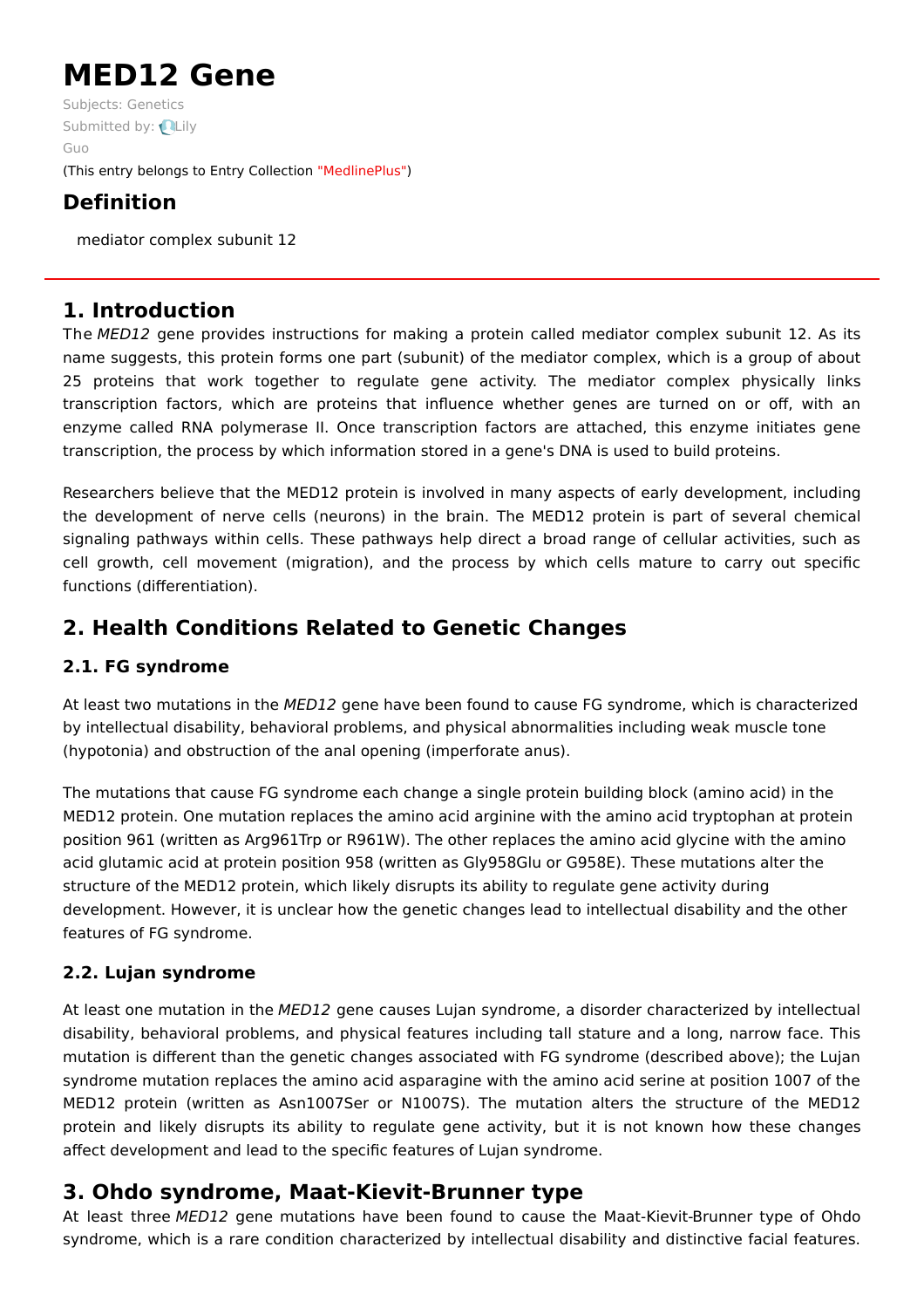The mutations that cause this disorder change single amino acids in the MED12 gene, although they are not the same genetic changes that cause FG syndrome or Lujan syndrome (described above). The mutations that result in the Maat-Kievit-Brunner type of Ohdo syndrome change the structure of the MED12 gene, impairing its ability to control gene activity. It is unclear how these changes lead to the particular cognitive and physical features of the disorder.

#### **3.1. Tumors**

Some gene mutations are acquired during a person's lifetime and are present only in certain cells. These changes, which are known as somatic mutations, are not inherited. Somatic mutations in the MED12 gene have been found in several types of tumors, both noncancerous and cancerous.

Somatic MED12 gene mutations are present in most uterine leiomyomas, which are noncancerous growths also known as uterine fibroids. Uterine leiomyomas are common in adult women. These growths can cause pelvic pain and abnormal bleeding, and, in some cases, lead to an inability to have biological children (infertility). Somatic MED12 gene mutations have also been identified in some cancerous uterine tumors, including leiomyosarcomas and smooth muscle tumors of uncertain malignant potential (STUMP), and in some prostate and colorectal cancers.

Studies suggest that somatic MED12 gene mutations alter the function of the MED12 protein, which likely disrupts normal cell signaling and impairs regulation of cell growth and other cell functions. As a result, certain cells may become able to divide in an uncontrolled way, leading to the growth of a tumor.

## **4. Other Names for This Gene**

- CAGH45
- $\bullet$  HOPA
- KIAA0192
- MED12 HUMAN
- mediator of RNA polymerase II transcription, subunit 12 homolog
- $\bullet$  OKS
- OPA-containing protein
- OPA1
- thyroid hormone receptor-associated protein, 230 kDa subunit
- TNRC11
- $\bullet$  TRAP230

#### **References**

- 1. Barbieri CE, Baca SC, Lawrence MS, Demichelis F, Blattner M, Theurillat JP,White TA, Stojanov P, Van Allen E, Stransky N, Nickerson E, Chae SS, Boysen G,Auclair D, Onofrio RC, Park K, Kitabayashi N, MacDonald TY, Sheikh K, Vuong T,Guiducci C, Cibulskis K, Sivachenko A, Carter SL, Saksena G, Voet D, Hussain WM, Ramos AH, Winckler W, Redman MC, Ardlie K, Tewari AK, Mosquera JM, Rupp N, WildPJ, Moch H, Morrissey C, Nelson PS, Kantoff PW, Gabriel SB, Golub TR, Meyerson M,Lander ES, Getz G, Rubin MA, Garraway LA. Exome sequencing identifies recurrentSPOP, FOXA1 and MED12 mutations in prostate cancer. Nat Genet. 2012 May20;44(6):685-9. doi: 10.1038/ng.2279.
- 2. Ding N, Zhou H, Esteve PO, Chin HG, Kim S, Xu X, Joseph SM, Friez MJ, SchwartzCE, Pradhan S, Boyer TG. Mediator links epigenetic silencing of neuronal geneexpression with x-linked mental retardation. Mol Cell. 2008 Aug 8;31(3):347-59.doi: 10.1016/j.molcel.2008.05.023.
- 3. Je EM, Kim MR, Min KO, Yoo NJ, Lee SH. Mutational analysis of MED12 exon 2 in uterine leiomyoma and other common tumors. Int J Cancer. 2012 Sep15;131(6):E1044-7. doi: 10.1002/ijc.27610.
- 4. Kämpjärvi K, Mäkinen N, Kilpivaara O, Arola J, Heinonen HR, Böhm J,Abdel-Wahab O, Lehtonen HJ, Pelttari LM, Mehine M, Schrewe H, Nevanlinna H,Levine RL, Hokland P, Böhling T, Mecklin JP, Bützow R, Aaltonen LA, Vahteristo P.Somatic MED12 mutations in uterine leiomyosarcoma and colorectal cancer. Br JCancer. 2012 Nov 6;107(10):1761-5. doi: 10.1038/bjc.2012.428.
- 5. Lyons MJ. MED12-Related Disorders. 2008 Jun 23 [updated 2016 Aug 11]. In: AdamMP, Ardinger HH, Pagon RA, Wallace SE, Bean LJH, Stephens K, Amemiya A, editors. GeneReviews® [Internet]. Seattle (WA): University of